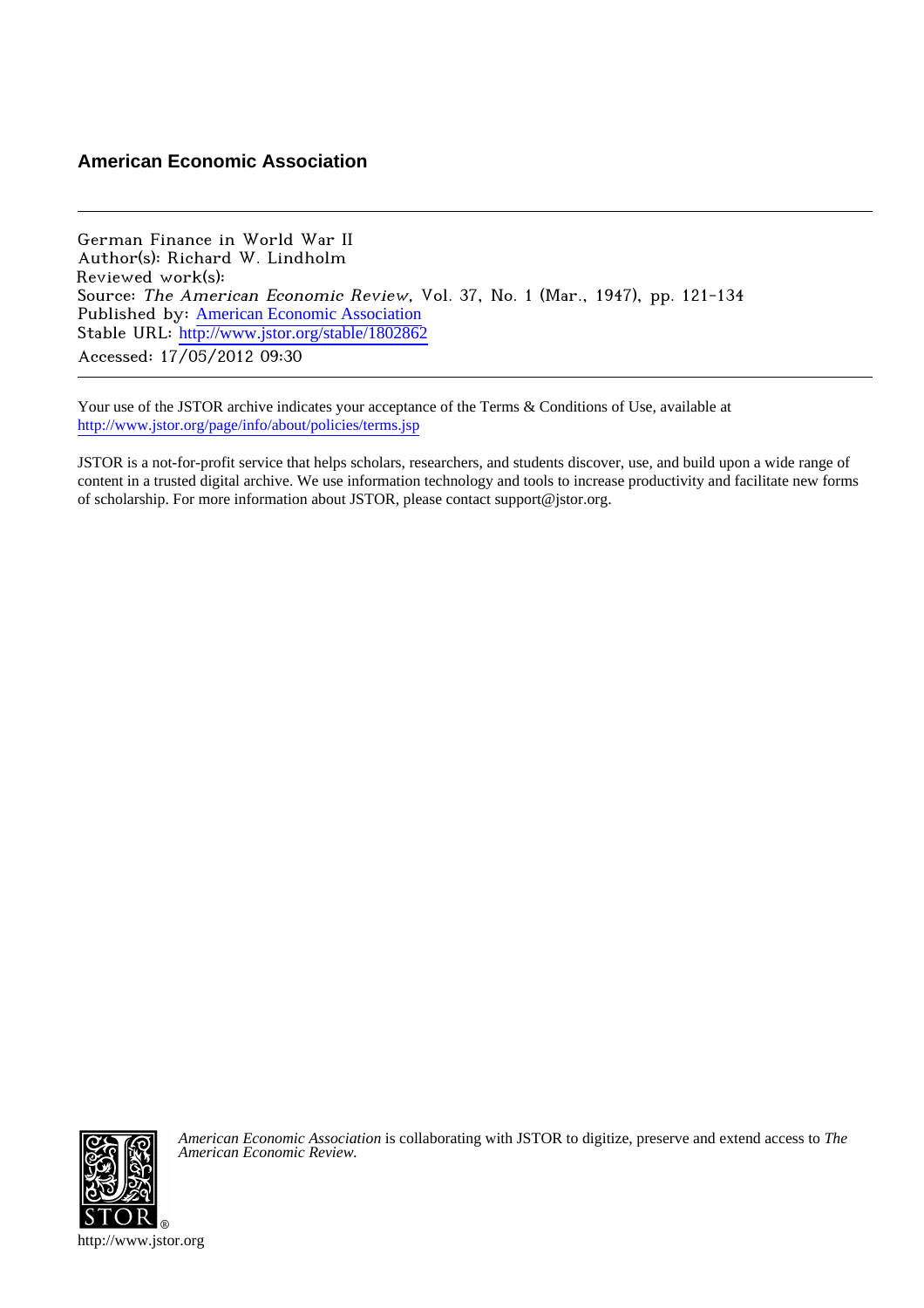## **GERMAN FINANCE IN WORLD WAR II**

**By RICHARD W. LINDHOLM\*** 

#### **Comparative Analysis of German Fiscal Policy**

**The procedures used by Germany to finance World War II cannot be considered unusual with the exception, perhaps, of taxes levied on conquered people. In fact, the methods employed by Germany are sufficiently similar in many respects to those used by Great Britain and the United States that comparison of the results obtained amounts to an examination of the relative efficiency with which each nation employed the same fiscal tools. This study except for a very cursory examination of the broadest aspects of the financing of the war in Great Britain and the United States will concern itself with an examination of the manner in which Germany tapped the conventional sources of governmental revenue and the flow of funds which she obtained. Also, attention will be paid to: (1) the indications of wartime economic conditions inside Germany which are shown by revenue receipts, and (2) the relative importance of occupation charges assessed by the Nazis.** 

**Table I below summarizes the World War II expenditures and taxes of Germany, Great Britain and the United States. The years selected as comparable were determined upon the basis of wholesale prices and tax receipts. The earlier year is the fiscal year which witnessed the jump in wholesale prices prior to the inauguration of rigid price controls and the later year is when each of the three nations had completed the transfer to a total war economy.'** 

**It is worthy of mention that the United States entered the total war period paying a smaller portion of her expenditures from tax receipts than did Germany. With the complete establishment of the war economy, however, the portion of total United States expenses paid with taxes became comparable with that paid in Germany in 1939 and re-** 

**<sup>\*</sup> The author is assistant professor of economics at Ohio State University.** 

**<sup>1</sup> The data regarding German finances not supported by further source reference were ob**tained by the writer from the files of the Statistisches Reichsamt in August and July of 1945. **The Statistisches Reichsamt is in the Russian section of Berlin and is not available to Americans for economic research. It is believed vital portions of the data have now been removed from Berlin. The writer was given invaluable aid by the following economists of Berlin: Professor Merwarth, Dr. Ferdinand Hotte, and Dr. Hans Schultz. Dr. Karl Heinrich Knappstein of Frankfurt am Main gave valuable interpretive assistance.**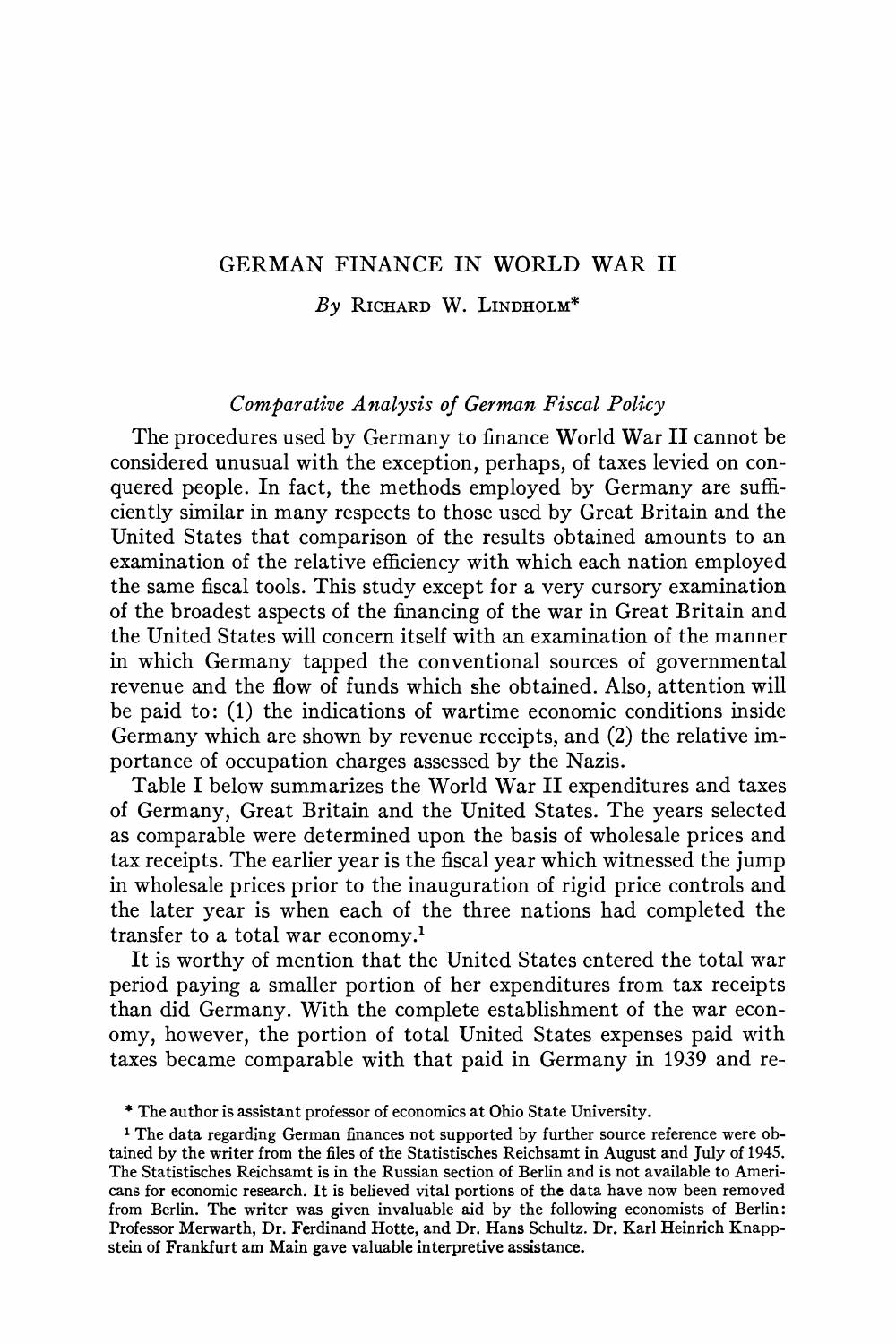**mained comparable with Great Britain.2 Also, when completely mobilized, the United States war effort was about twenty-five per cent greater than the combined achievements of Germany and Great Britain.** 

**Total war meant different things to the populations in the three nations. In all three countries however, it was the extent to which the government could, or did, induce the population to support the war** 

TABLE I.**-**COMPARATIVE FINANCE DATA OF GERMANY, GREAT BRITAIN, AND UNITED **STATES FOR THE FISCAL YEARS INDICATED IN THE BODY OF THE TABLE (in millions of dollars)"** 

| Item                                   | Germany         | Great<br>Britain | United<br><b>States</b> |
|----------------------------------------|-----------------|------------------|-------------------------|
| Expenditures of central government     | $1939 - 21,200$ | 1940-15,883      | $1942 - 32,491$         |
|                                        | $1942 - 51,200$ | $1944 - 24, 252$ | $1945 - 100, 397$       |
| Per cent of increase                   | 141             | 53               | 209                     |
| Receipts of central government         | $1939 - 9,440$  | $1940 - 5,981$   | $1942 - 12,799$         |
|                                        | 1942—16,160     | 1944-12,952      | $1945 - 47,740$         |
| Per cent of increase                   | 71              | 119              | 273                     |
| Per cent receipts of total expenditure | $1939 - 45.4$   | $1940 - 38$      | $1942 - 39$             |
|                                        | $1942 - 31.6$   | $1944 - 53$      | $1945 - 46$             |
| National income                        | 1939–36,000     | $1940 - 23,780$  | 1942—107.7              |
|                                        | 1942-40,000     | $1944 - 33,336$  | $1945 - 156.9$          |
| Per cent of increase                   | 11              | 40               | 46                      |
| Per cent receipts of national income   | 1939—26         | 1940—24          | $1942 - 12$             |
|                                        | $1942 - 40$     | $1944 - 39$      | $1945 - 29$             |

**<sup>a</sup>Throughout this study pounds have been valued at \$4.00 and marks at 40 cents.** 

**Source: German: Statistische Jahrbuch 1941-1942, p. 605, national income 1939. Other German data, Statistisches Reichsamt, August, 1945. Great Britain: Statesman Year Book 1945, p. 37, expenditure and tax data; Statistical Year Book of the League of Nations 1942/44, pp. 282, 287, national income data. United States: Treasury Bulletin, Sept. 1946, p. 6 receipt and expenditure data; Survey of Current Business, March 1943, p. 21 and February 1946, p. 7, national income data. U. S. national income data adjusted on basis of average monthly expenditures.** 

**effort. The varying completeness with which the efforts of the populations were included can be visualized rather accurately by comparing central government expenditures with estimates of national income. Such a comparison is included in Table I.3** 

**The necessity of using similar data for the three nations has required** 

**<sup>2</sup>Tax collections by local governmental units are much greater in the United States than in either Great Britain or Germany. For example, in 1941 tax collections of local governmental units amounted to 7.9 billion dollars in the United States, in Great Britain .9 billion dollars. Thus, tax collections of the various national governments are not entirely comparable.** 

**3 German war expenditures include conquered-area receipts which do not appear to have become a part of the German national income total.**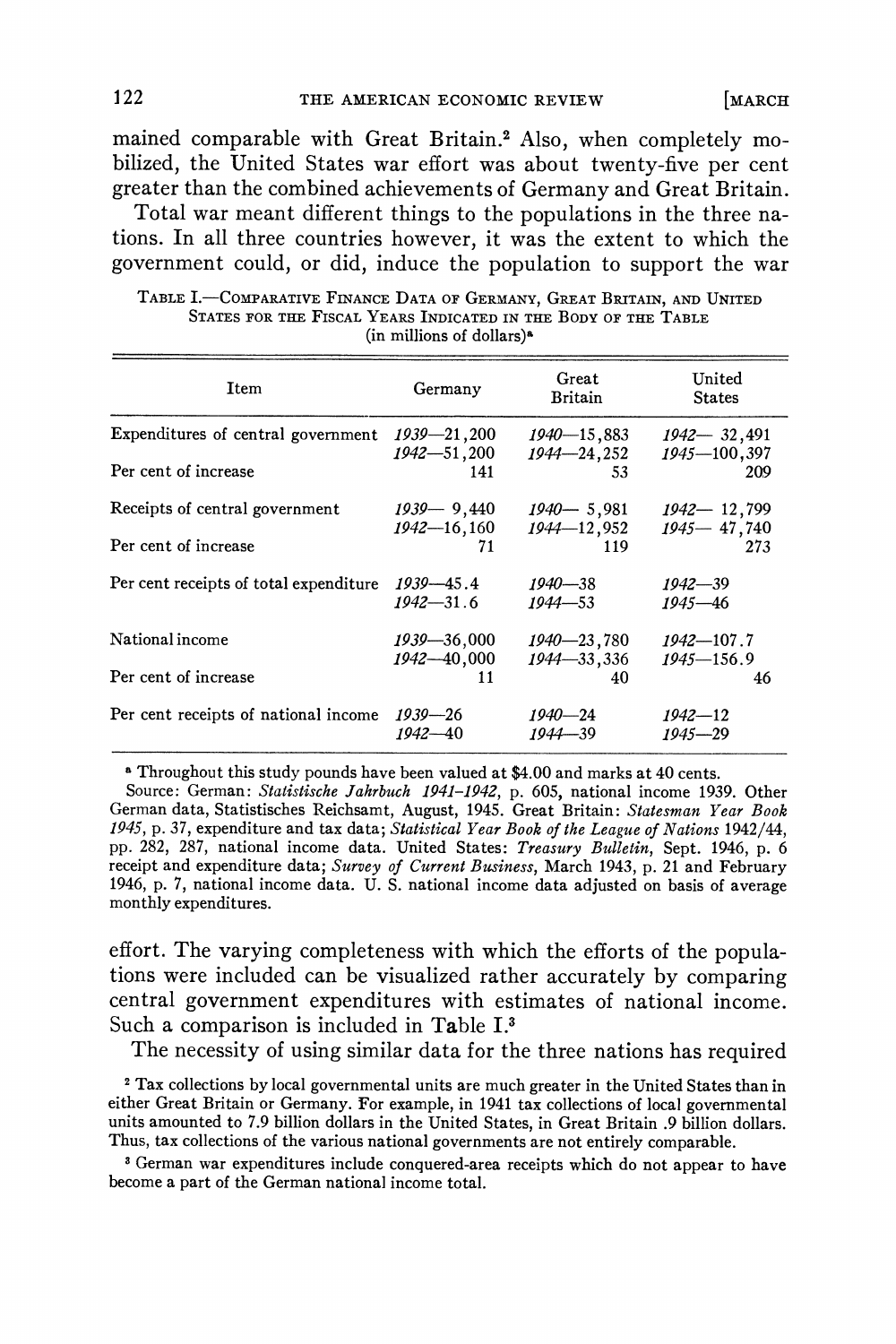**the use of national income data and has in addition dictated that the comparisons be made on a fiscal year basis. Warning is given again that national income data of different nations are only roughly comparable under normal conditions and under war conditions this degree of comparability is considerably reduced.** 

**The taxes collected from the German people in 1942 were a smaller percentage of the national income than ever became the case in either Great Britain or the United States. The portion of national income collected in taxes in Germiany at the beginning of hostilities was roughly equal to the highest point reached by the United States.4** 

**During the periods selected for comparison British central government expenditures rose by 53 per cent and national income by 40 per cent while in the United States expenditures by central government increased by 209 per cent but national income by only about 46 per cent. Thus, the national income increases of the two nations were approximately the same but the United States was able to extract a fourfold greater increase in central government expenditures than was Great Britain. The stituation in Germany was similar to that existing in the United States. Germany increased central government expenses by 146 per cent while national income increased by only 11 per cent. Reduction of local government expenditures and sharp curtailment of civilian durable consumer goods production made this achievement possible in the United States; tributes from conquered nations and also reduction in consumer goods production made it possible in Germany.** 

### **German Taxes and Tax Collections**

**Data regarding the methods used by the Germans to finance their tremendous military operations have been meager and, at the most, cursory in nature. It was very difficult if not impossible to obtain accurate information regarding tax receipts of the Reich during the period of her rearmament and, of course, also during the war phase.5 The best available data are summarized in Table II. Some of the particular tax receipt trends are interesting in themselves.** 

**The receipts from the personal income tax more than doubled from 1938 to 1943. This tax, which brought in only 5.4 billion marks in 1938, the peak of the rearmament period, was made to yield 13.4 billion marks in 1943. This is an increase of about 148 per cent in personal income tax receipts. During the same period Reich tax receipts rose from 17.8 bil-**

**<sup>I</sup>German wholesale prices 1939-1942 increased 8%, from 14th Annual Report of Bank for International Settlements, p. 74. United Kingdom wholesale prices, 1940-44, increased 33%, ibid., p. 84. The BLS wholesale price index increased 7.8% from 1942 to 1945.** 

**<sup>6</sup>Otto Nathan has given Reich tax receipts for 1932-38 on p. 320 in The Nazi Economic System (1944).**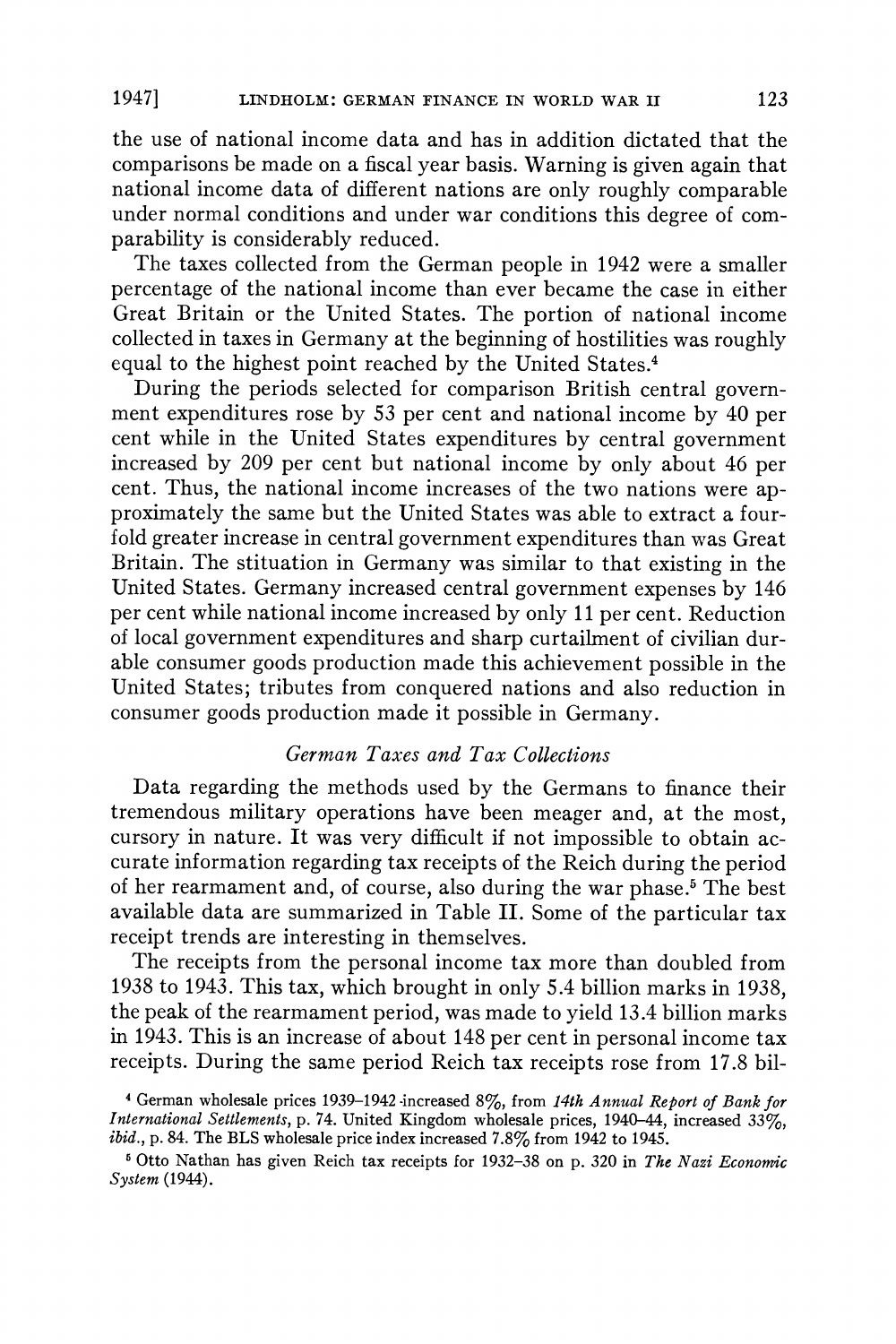| TABLE II.—VARIOUS GERMAN TAXES AND RECEIPTS FOR THE FISCAL YEARS |                                     |  |  |  |  |
|------------------------------------------------------------------|-------------------------------------|--|--|--|--|
|                                                                  | <b>BEGINNING APRIL 1, 1938-1944</b> |  |  |  |  |

| Types of Tax <sup>a</sup>                                                                                              |                                 |                                 |                                 |                                 | Total Receipts (billion marks)  |                                 |                   |
|------------------------------------------------------------------------------------------------------------------------|---------------------------------|---------------------------------|---------------------------------|---------------------------------|---------------------------------|---------------------------------|-------------------|
|                                                                                                                        | 1938                            | 1939                            | 1940                            | 1941                            | 1942                            | 1943                            | 1944              |
| 1. Tax upon income $(a+b+c+tax$<br>upon returns upon investment)<br>a) Tax upon wages (retained before                 | 5.4                             | 8.2                             | 10.7                            | 13.1                            | 12.7                            | 13.4                            |                   |
| paying)<br>b) Assessed income tax<br>c) Additional war tax upon income                                                 | 2.1<br>3.2                      | 2.7<br>4.4                      | 3.0<br>5.1                      | 4.2<br>8.8                      | 4.3<br>8.2                      | 5.0<br>8.2                      |                   |
| $( only 1939 - 40)$                                                                                                    |                                 | 1.1                             | 2.5                             |                                 |                                 |                                 |                   |
| 2. Corporation tax<br>3. Tax upon property<br>4. Turnover tax<br>5. Taxes upon stock exchange<br>6. Taxes on transport | 2.4<br>0.4<br>3.4<br>0.5<br>0.5 | 3.2<br>0.4<br>3.7<br>0.5<br>0.5 | 3.5<br>0.6<br>3.9<br>0.5<br>0.5 | 5.1<br>0.6<br>4.2<br>0.5<br>0.6 | 6.9<br>0.7<br>4.2<br>0.5<br>0.7 | 6.7<br>0.7<br>4.2<br>0.4<br>0.8 |                   |
| 7. Total income and business taxes <sup>b</sup><br>$(1-6)$                                                             | 13.1                            | 18.7                            | 21.1                            | 25.0                            | 27.6                            | 27.8                            |                   |
| 8. Tobacco tax<br>9. Beer tax<br>10. Additional war tax upon retail price<br>of tobacco and heer                       | 1.0<br>0.4                      | 1.2<br>0.5<br>0.8               | 1.6<br>0.5<br>1.6               | 1.6<br>0.7<br>2.2               | 1.5<br>0.7<br>2.7               | 1.3<br>0.3<br>2.6               | 2.0               |
| 11. Sugar tax<br>12. Customs duties                                                                                    | 0.4<br>1.8                      | 0.5<br>1.7                      | 0.5<br>1.4                      | 0.6<br>1.1                      | 0.5<br>1.8                      | 0.6<br>0.6                      |                   |
| 13. Total excise taxes and customs <sup>o</sup><br>$(8-12)$                                                            | 4.7                             | 6.1                             | 7.0                             | 7.3                             | 6.8                             | 6.6                             |                   |
| 14. Total tax receipts (net)                                                                                           | 17.8                            | 24.8                            | 28.1                            | 32.3                            | 34.4                            | 34.4                            | 31.0 <sup>d</sup> |
| 15. War contribution (states, provinces,<br>communities, etc.)<br>16. Redemption of real estate tax                    |                                 | 0.8                             | 1.4                             | 1.4                             | 1.7                             | 1.7                             | 2.5               |
| (raised because of currency infla-<br>tion and tax on trade 1943-1944e)                                                |                                 |                                 |                                 |                                 | 8.0                             | 3.7                             | 3.3               |
| 17. Total tax receipts <sup>f</sup>                                                                                    | 17.8                            | 25.6                            | 29.5                            | 33.7                            | 44.1                            | 39.8                            | 36.8              |

**a Totals include only the taxes collected from areas which were a part of the Reich prior to April 1, 1938; Austrian tax receipts included for the period 1939-44.** 

**<sup>b</sup>The amount which item 7 exceeds the sum of items 1 through 6 is the sum collected from the miscellaneous business taxes.** 

<sup>o</sup> The amount which item 13 exceeds the sum of items 8 through 12 is the amount collected **from miscellaneous excise taxes.** 

**<sup>d</sup>Breakdown not available.** 

**\* The amount included under item 15 represents largely the return to the Reich by local governmental units of their quotas of various taxes. This, of course, results in double counting. The redemption of the tax on real estate was assessed by the states, and the tax on trade was assessed by the communities.** 

**f Statistics on tax yields taken from Ostrow's "Preliminary Study of German Government Finance," pp. 197-199. Vol. I of Preliminary Report on Selected Financial Laws. Decrees and Regulations by Clifford J. Hynning of the U.S. Treasury. Data are for fiscal years 1938, 1939, 1940.** 

**Source: See footnote 1 and Table I source.**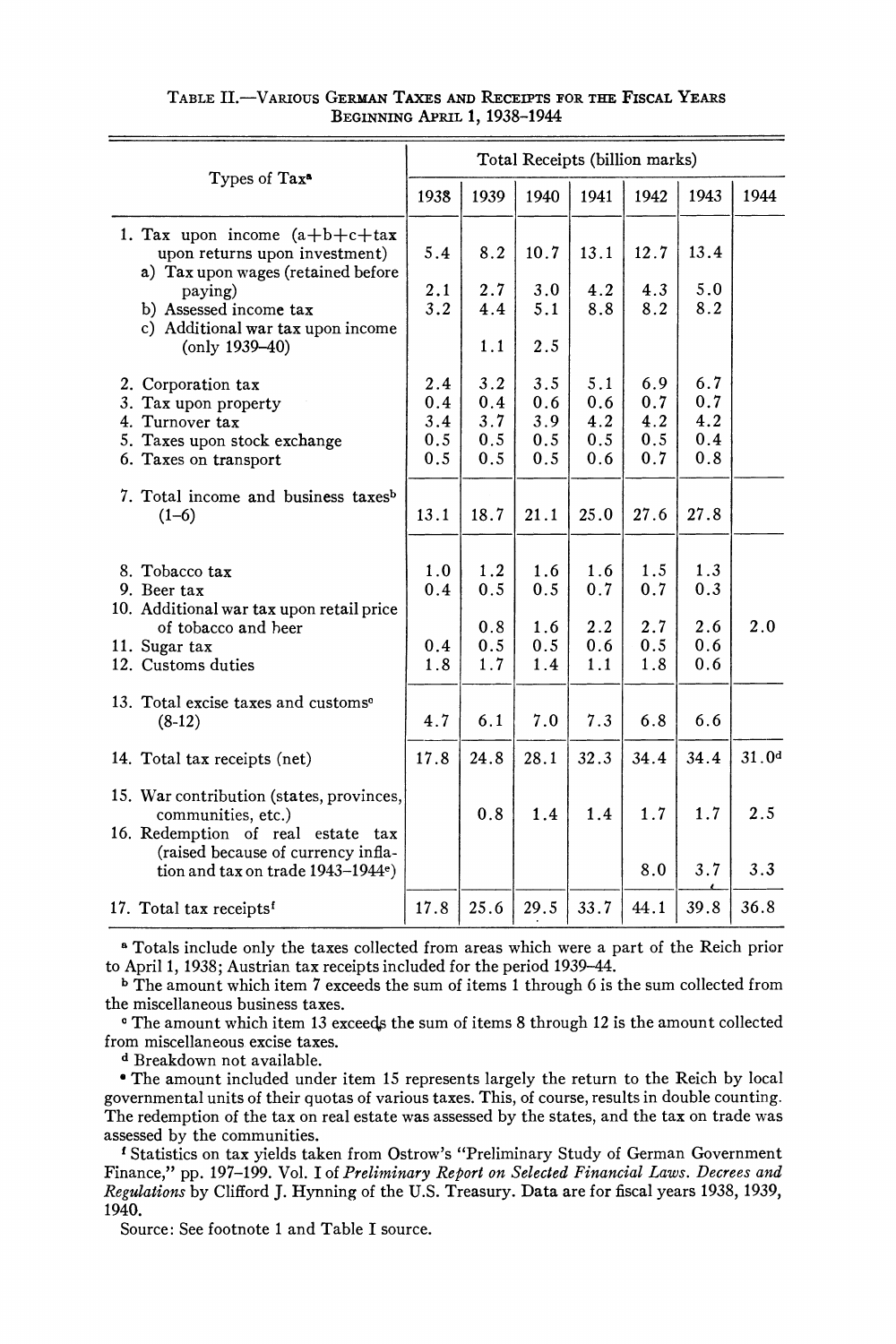**lion marks, to 34.4 billion marks, an increase of 93 per cent. The elasticity of the German personal income tax proved to be considerable. In fact it provided the Reich tax system with the required responsiveness.** 

**The corporation and personal income taxes totaled 7.8 billion marks in 1938, a year in which the total Reich tax receipts equalled 17.8 billion marks. Thus in 1939, 10 billion marks were raised in taxes from sources other than the corporation and personal income tax. In 1943, corporation and personal income taxes equalled 20.1 billion marks and total tax revenues 34.4 billion marks. This was a yield from other tax sources of 14.3 billion marks, and an increase of 43 per cent over that of the prewar 1938 figure, as compared with an increase for the same period of 148 per cent in income tax receipts.** 

**The greater stability of the Reich tax sources other than corporation and personal income taxes was to be expected. It was not expected, however, that revenue receipts arising largely from the sale of goods and services would be maintained after the strict rationing had been put into effect and after considerable damage had been inflicted on many of the Reich's principal cities.** 

**The increase in the revenue received from these other taxes (other than income and corporation taxes) arose largely from rising revenues from the turnover tax and from the increased taxes on tobacco and beer. Customs duties, of course, showed a marked decrease. The downward trend in customs receipts continued steadily from 1938 to 1944, falling from 1.8 billion marks in 1938 to .6 billion marks in 1943.** 

**The Nazi government during the progress of the war developed very few additional sources of revenue. One new source of revenue was the contributions made by states, provinces, associations of communities and communities to the Nazi central government from funds raised from local taxes and voluntary citizen contributions. These are extraordinary revenues and, being to a certain extent Reich obligations to repay, were not included in the above analysis. An additional source of funds to the Reich which became available in 1942 and continued to the end of the war was the redemption of the tax on real estate (capitalization of house rent tax).6 After the inflation of World War I the German government levied a tax upon persons who had paid off the mortgages on their homes by the use of the highly inflated mark. In 1942 the Nazi government capitalized this annual income which again permitted the repayment of these mortgages in inflated money. This action brought in 8 billion marks in 1942 and 3.7 billion marks in 1943 and 3.3 billion marks in 1944. This revenue arose to a certain extent as the result of the sale of an asset and is not a tax revenue in the ordinary sense although the original ac-**

**<sup>6</sup> The 1943 and 1944 figures also included return to the Reich of the local tax on trade.**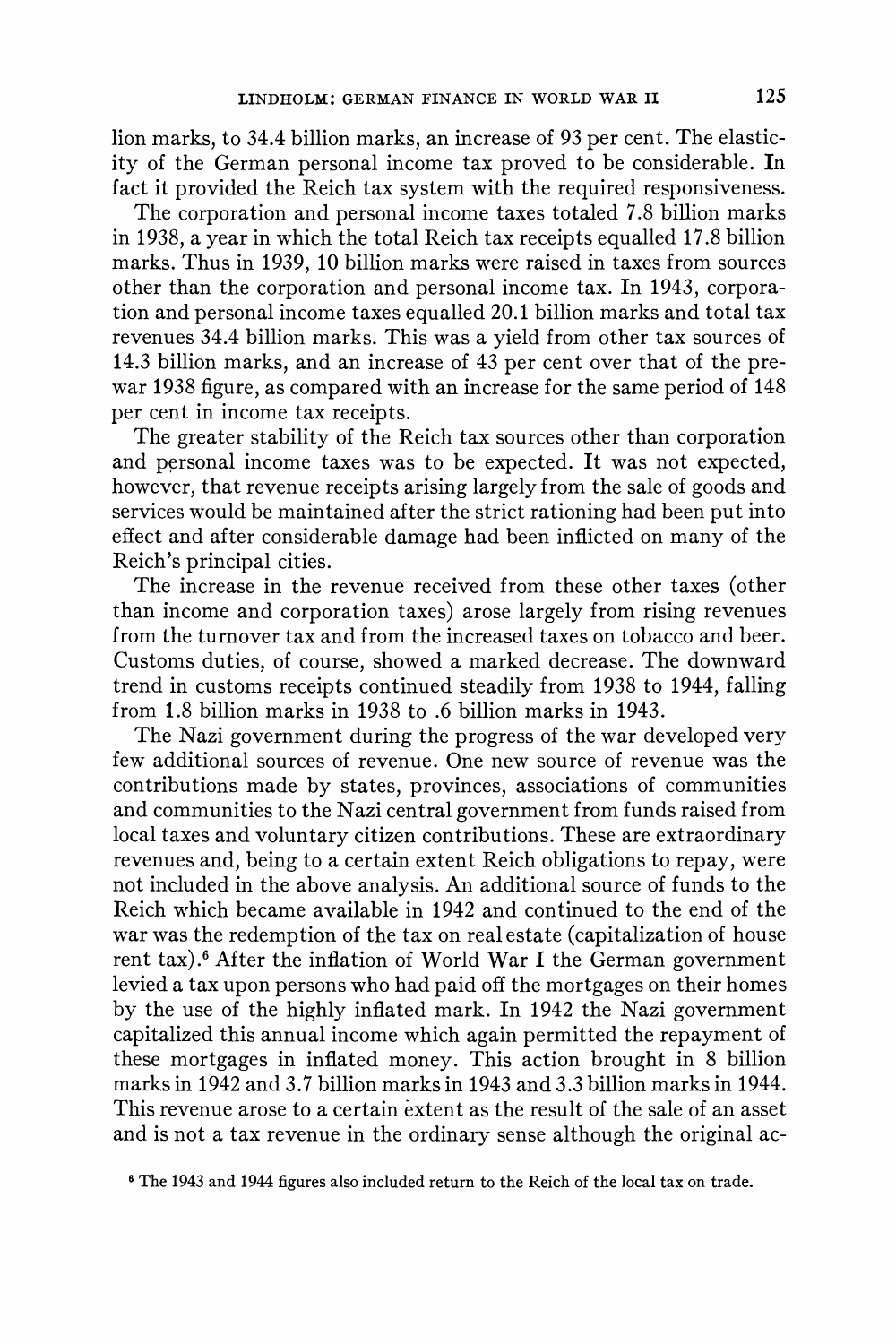**tion of the German government in fixing these new liabilities after the World War I inflation was similar in some respects to a tax which various countries have levied at times and called by different names, sometimes an "unjust enrichment tax."** 

**The turnover tax (general sales tax) rates remained the same throughout the period 1938-44. The receipts from this tax may, therefore, be used as a basis for estimating economic activity inside Germany.7 However, economic analyses based on 1944 German tax data are impossible for no attempt was made to reassess taxes and taxpayers were merely held liable for the tax which they paid in 1943.** 

**In retrospect the most interesting economic analysis afforded by these tax data is the degree to which they indicate Germany's success in controlling the inflationary pressures of war. Briefly this is best accomplished by comparing tax collections of 1940 and 1943, which indicate wage and retail purchase data. The tax rates for these two years were practically the same but the economy of the Reich had changed from one able to provide its citizens with an abundance of the necessities of life to one that was having difficulty maintaining the requirements basic to a going economy.** 

**The portion of the German personal income tax which is withheld (for the purpose of this discussion it can be considered a tax of uniform rate upon wages) increased from 3.0 billion marks in 1940 to 5.0 billion marks in 1943. The rate of deduction is estimated to have risen very little with the increase in gross weekly earnings-perhaps from 14 per cent to 15 per cent.8 Moreover, the number of persons employed did not increase greatly from 1940 to 1943. Portions of the native German labor force taken into the army were largely replaced with foreign labor who were also subject to the wage tax. The higher wage tax rate applicable to Eastern workers (Poles and Russians) was roughly counterbalanced by the lower wages paid these laborers.9 Because of these relationships the increase of 66 per cent is significant and certainly indicates that even a dictatorship finds it impossible "to follow a hold-the-line wage policy."** 

**During the same period that the receipts of taxes on wages were showing such a substantial increase, the total of the various German excise** 

**<sup>I</sup>Briefly the turnover tax was 2 per cent upon all sales of goods and professional services. The tax was paid at each step of production. It was not, however, paid by the wholesaler. Imports and exports were exempt as were the wholesale exchanges of raw materials such as cotton, fuel, gasoline, milk, etc. House rent, water, gas, electricity, and heat were also exempt. The rate was only 1 per cent in the case of the sale of agricultural products. The rate was in**creased to  $2\frac{1}{2}$  per cent if the sales of a single firm during the previous year were greater than **1,000,000 marks. The tax is payable quarterly. See Business Week, September 20, 1941, p. 80.** 

**<sup>8</sup>Exploitation of Foreign Labor by Germany, Study Series C, No. 25 (Internat. Lab. Office, 1945).** 

**9 Ibid., pp. 55, 61-64, 118-20.**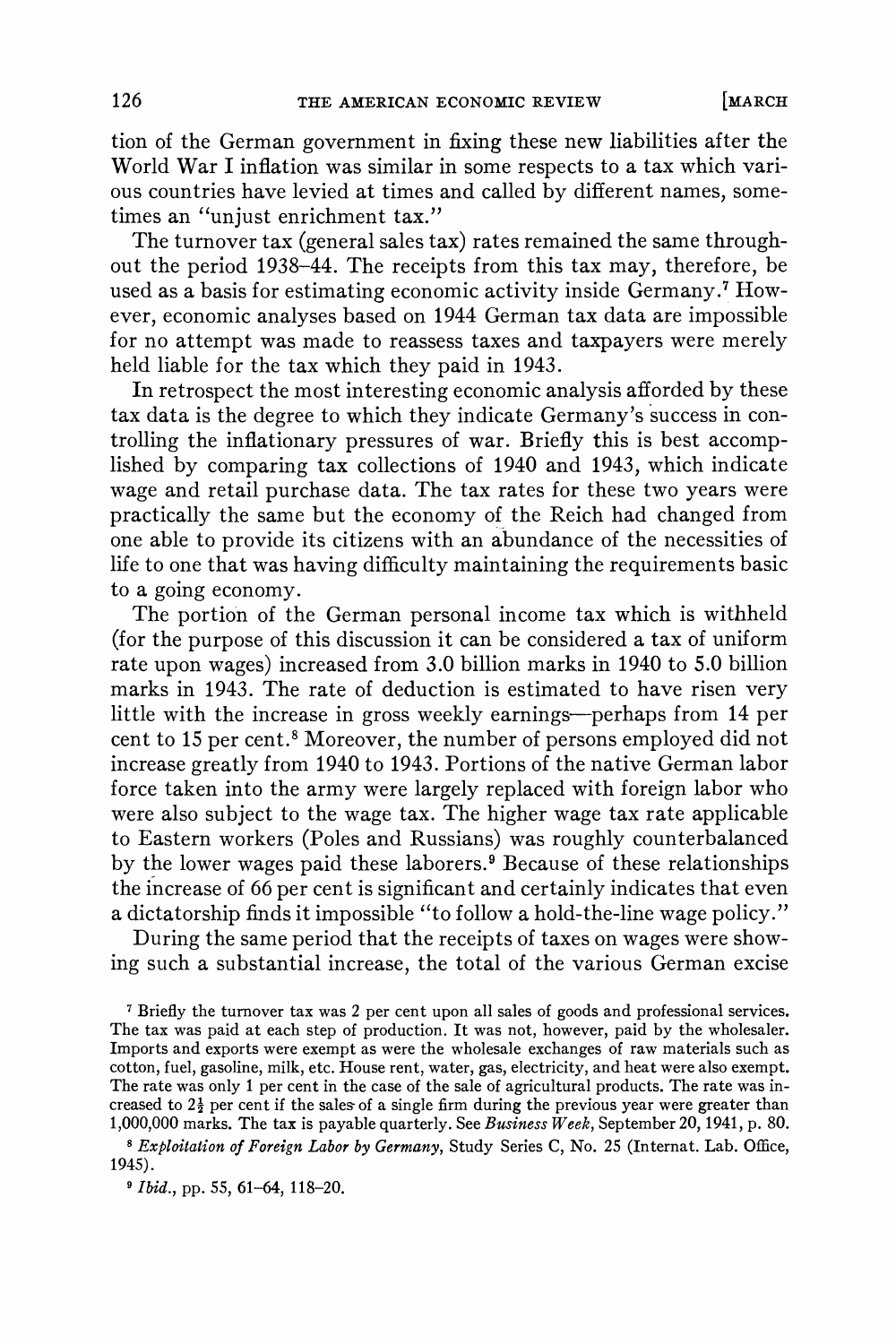**tax receipts was decreasing from 7 billion marks to 6.6 billion marks. The receipts from these two taxes provide a fairly accurate indication of what was going on inside Germany. Money was increasing in abundance while consumable goods were decreasing but because of strict German price control this situation did not develop into a rapid price rise.10 The excess funds available to German workers went into the numerous German savings institutions who in turn made the funds available to the ever-hungry German war machine.** 

#### **German Budgetary Items**

**The budget of the Reich for the years 1938 through 1944 is given in Table III. This abbreviated German budget provides the basic data needed to understand the way in which Germany financed the war.** 

| Receipts and Expenditures                                                                                | 1938                       | 1939                       | 1940                       | 1941                       | 1942                        | 1943                        | 1944                         |
|----------------------------------------------------------------------------------------------------------|----------------------------|----------------------------|----------------------------|----------------------------|-----------------------------|-----------------------------|------------------------------|
| 1. Total tax receipts<br>2. Less quotas to states                                                        | 17.8<br>2.0                | 25.6<br>2.0                | 29.5<br>1.9                | 33.7<br>3.0                | 44.1<br>3.7                 | 39.8<br>7.9                 | 36.8<br>8.3                  |
| 3. Net tax receipts                                                                                      | 15.8                       | 23.6                       | 27.6                       | 30.7                       | 40.4                        | 31.9                        | 28.5                         |
| 4. Borrowings                                                                                            | 3.0                        | 11.8                       | 21.4                       | 41.7                       | 56.1                        | 60.1                        | 79.7                         |
| 5. Total internal government re-<br>ceipts                                                               | 18.8                       | 35.4                       | 49.0                       | 72.4                       | 96.5                        | 92.0                        | 108.2                        |
| 6. Ordinary expenditures<br>7. War expenditures<br>8. Interest on public debt<br>9. Amortization of debt | 16.5<br>00.0<br>1.3<br>1.0 | 28.8<br>20.0<br>1.9<br>1.3 | 18.5<br>54.0<br>2.8<br>1.7 | 19.0<br>76.0<br>4.2<br>1.8 | 19.0<br>101.0<br>5.9<br>2.1 | 21.6<br>123.0<br>6.6<br>1.8 | 21.9<br>140.0<br>11.4<br>2.7 |
| 10. Total expenditures                                                                                   | 18.8                       | 52.0                       | 77.0                       | 101.0                      | 128.0                       | 153.0                       | 176.0                        |
| 11. Amounts obtained from con-<br>quered nations and secret bor-<br>rowing. (Item $10$ minus item $5$ )  | 00.0                       | 16.6                       | 28.0                       | 28.6                       | 31.5                        | 61.0                        | 67.8                         |

**TABLE III.-GERMAN BUDGETARY ITEMS FOR THE FISCAL YEARS BEGINNING APRIL 1, 1938-44 (in billions of marks)** 

**Source: See footnote 1 and Table I source.** 

**The tax receipt figure as given in Table II must be reduced by the grants made by the German central government to the states, to arrive** 

**<sup>10</sup>Kuczynski, R. R., writing from Berlin in 1923 states that from 1914 to 1918 the German government raised 18.2 billion marks by taxation and borrowed 98.2 billion marks of funded debt. There was an additional floating debt of 48 billion marks. Therefore, of the total expenditures of the German government during the 1914-18 period (164.4 billion marks), only a little over ten per cent was obtained from taxes. Journal of Political Economy, Vol. 31 (1923), pp. 781-83.**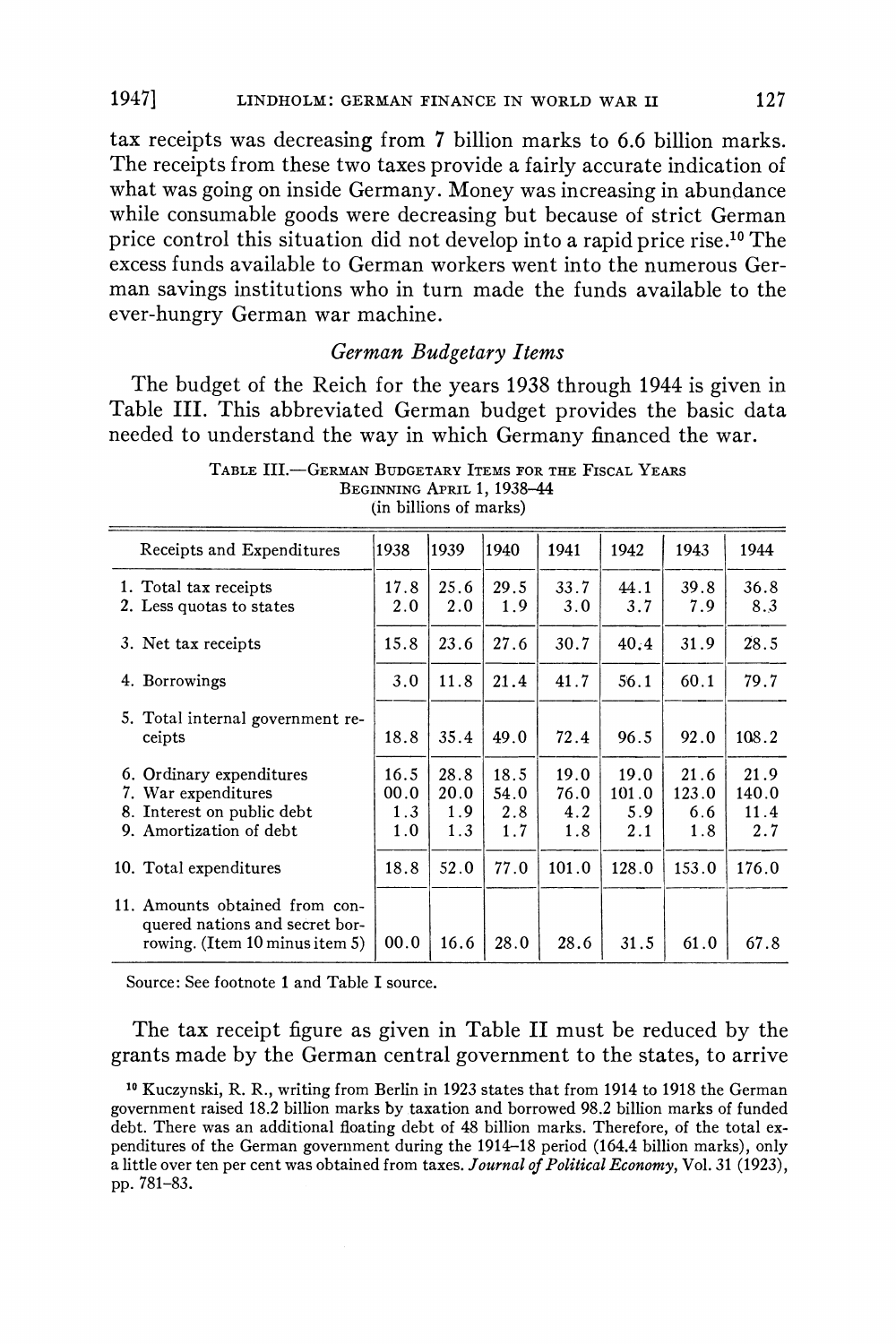**at a net tax receipt figure. To this is then added fiscal year additions to the debt of the German central government to arrive at a total of central government internal receipts. The proportion of total expenditures which were financed by tax receipts is obtained by dividing item 3 by 10 of Table III, with the following result:** 

**1938 1939 1940 1941 1942 1943 1944 Per cent 84.0 45.4 35.8 30.4 31.6 20.9 16.2** 

**War expenditures increased continually from the beginning of hostilities until final defeat. Over four times as many marks were spent to fight the losing battles of 1944 as were spent to equip the Reich war machine and win the great victories of 1939.1" The greatest relative increase of war expenditures came in 1939 and 1940. The increase experienced between 1943 and 1944 is the smallest of the war period. Even at that late date, however, when it would be expected that Germany was completely mobilized for war, there was an increase of 17 billion marks or about 13 per cent.** 

**The final annual total of German war expenditures of 140 billion marks (56 billion dollars) meant a per capita expenditure of approximately 1,750 marks (\$700, population 80,000,000) which represented an enormous effort.'2 However, the importation of large quantities of slave occupation labor and collections from conquered nations destroy any meaning which might be possessed by a per capita comparison of the German effort with that of the United States or Great Britain.'3** 

**The ordinary expenses of the German government increased greatly from 1938 to 1939 (war expenditures were undoubtedly included as ordinary expenditures) and then showed a sharp decline, though they never again reached the low of 1938.'4 The gradual rise of ordinary expenditures indicated in 1943 and 1944 represented the increase in the German cost of living and the additional expense arising from the use of inexperienced help. The rapid increase in the quotas granted to the states are expenditures required to aid the local governments in bombedout areas and are therefore indirect war costs.15** 

**"1 Estimated that 12.3 billion marks of the greatly increased ordinary expenditures of 1939 were actually war expenditures. Estimate based on assumption that ordinary expenditures in 1939 were the same as of 1938.** 

**<sup>12</sup>Total German war expenditures were 514 billion marks plus about 12 billion marks for a total of 526 billion marks (210.4 billion dollars) for the period 1939-44.** 

**<sup>13</sup>By the end of 1942 foreign workers (including prisoners of war) represented 17 per cent of those employed in industry in Germany. 13th Annual Report of Bank for International Settlements (1943), p. 7.** 

**<sup>14</sup>Table III, item 6.** 

**16 Table III, item 2.**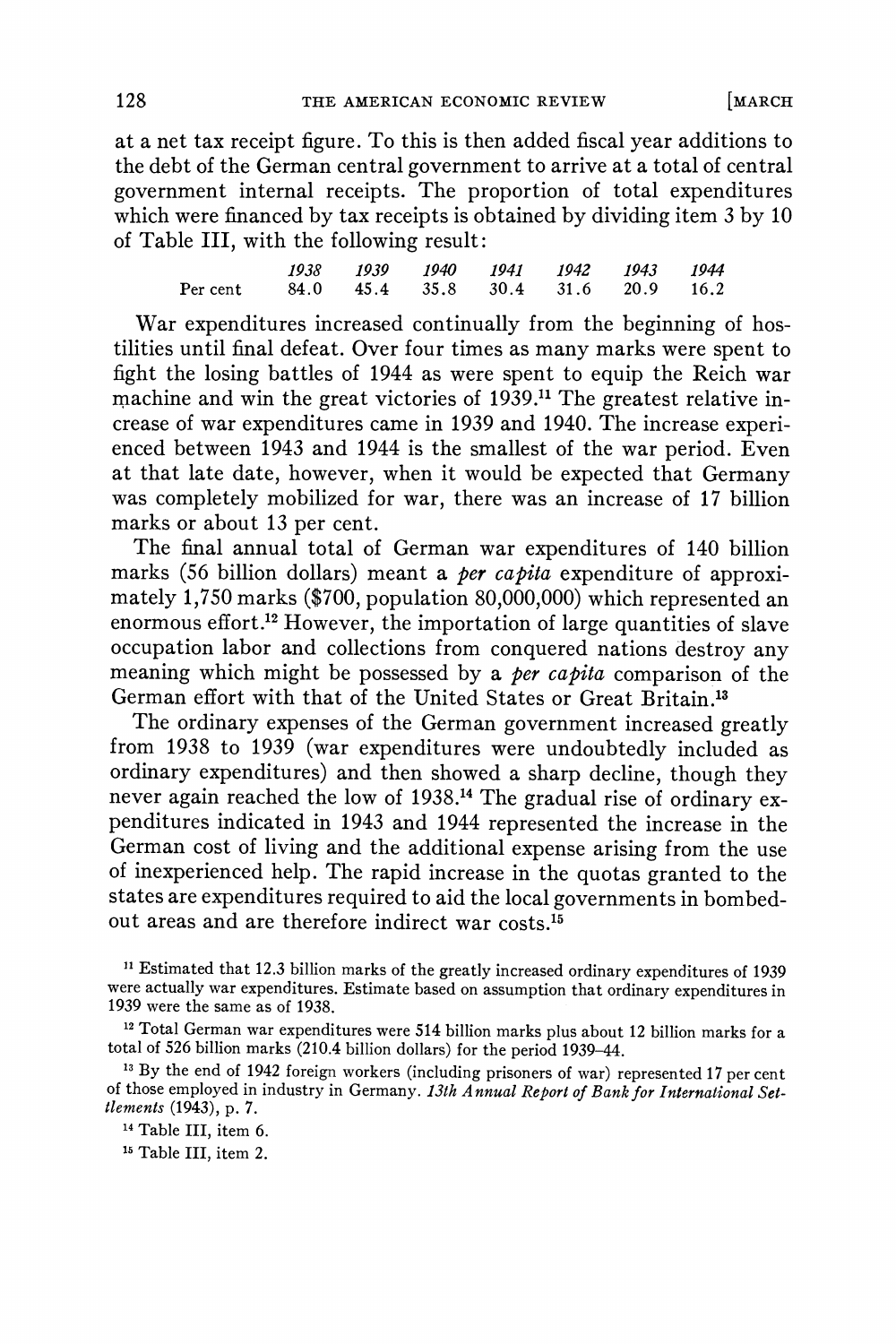## **Funds Obtained from Foreign Areas**

**The comparison of the total internal receipts from taxation and borrowing with total expenditures, as shown in Table III, indicates a growing disparity throughout the war period. As a percentage of total governmental expenditures this difference, obtained by dividing item 11 by item 10 of Table III, is as follows:** 

|                                             |  | 1938 1939 1940 1941 1942 1943 1944 |  |  |
|---------------------------------------------|--|------------------------------------|--|--|
| Per cent 00.0 31.9 36.4 28.3 24.6 39.9 38.5 |  |                                    |  |  |

**It can be assumed with considerable confidence that, during the early** 

| TABLE IV.—CLEARING FUND BALANCES AND OCCUPATION COSTS AS OF DECEMBER, 1944 |                        |  |  |
|----------------------------------------------------------------------------|------------------------|--|--|
|                                                                            | (in millions of marks) |  |  |

| Nation              | Clearing Fund<br><b>Balances</b> | Occupation<br>Costs  | Total  |
|---------------------|----------------------------------|----------------------|--------|
| France              | 8,532                            | 30,000               | 38,532 |
| Belgium             | $5,411$ <sup>a</sup>             | 5,700                | 11,111 |
| Netherlands         | 4.900                            | 8,000                | 12,900 |
| Denmark             | 2,670b                           | $($ <sup>e</sup> $)$ | 2,670  |
| Hungary             | 804                              |                      | 804    |
| Croatia             | 1,052                            |                      | 1,052  |
| Bohemia and Moravia | 500°                             |                      | 500    |
| Slovakia            | 632                              |                      | 632    |
| Norway              |                                  | 6,000                | 6,000  |
| Greece              |                                  | 4,000                | 4,000  |
| Rumania             | 1,126                            |                      | 1,126  |
| Switzerland         | 686                              |                      | 686    |
| Serbia              | 553                              |                      | 553    |
| Italy               | 147                              |                      | 147    |
| Bulgaria            | 1,500 <sup>d</sup>               |                      | 1,500  |
| Spain               | 108                              |                      | 108    |
| Others              | 73                               |                      | 73     |
| Total               | 28,694                           | 53,700               | 82.394 |

**<sup>a</sup>Estimated balance, nearly exclusively of direct investments of the Netherlands Central Note Bank in German securities.** 

**<sup>b</sup>Includes 1,250 million marks for occupation costs.** 

**<sup>e</sup>Estimated balance, nearly exclusively of direct investment of Central Bank in Reich securities.** 

**<sup>d</sup>Estimated balance, nearly 50 per cent of which consists of treasury notes (Bulgarian treasury notes in terms of German marks) purchased by the Bulgarian National Bank for its balances.** 

**<sup>e</sup>Already included in clearing balances.** 

**f Incomplete.** 

**Source: See footnote 1 and Table I source.** 

**years of the war, the above percentages were the portion of total German central government expenditures which were met from payments received from conquered areas. This assumption can not be made with**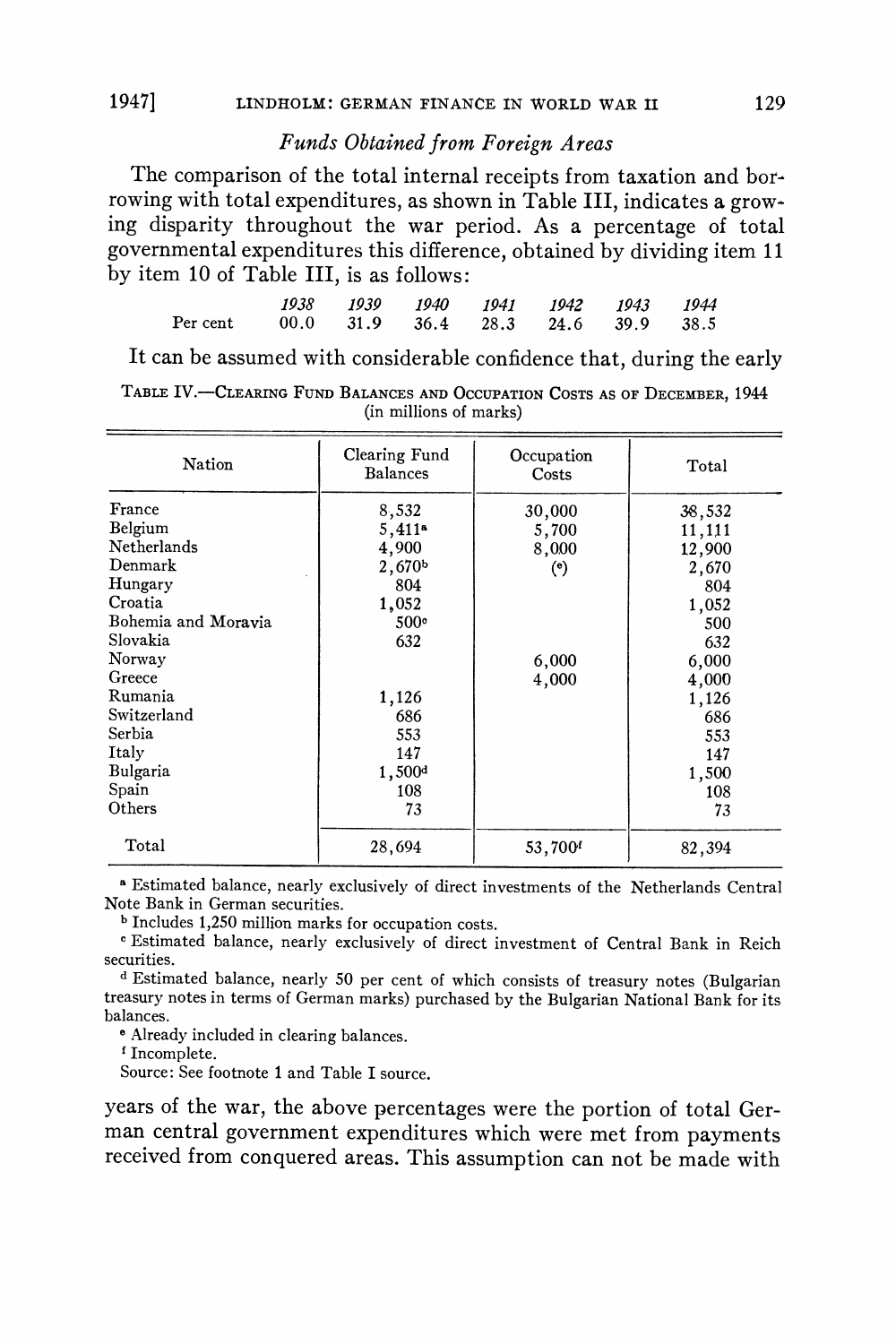**such certainty for fiscal years 1943 and 1944. In fact, it is quite probable, for example, that a large portion of the 67.8 billion marks differential indicated in 1944 consisted of secret borrowing from German internal sources.** 

**The subtraction of the total of clearing fund balances and occupation costs for Western Europe and the Balkans, given in Table IV, (82,394,- 000,000 marks) from the total of the differentials reported in Table III, item 11 (233,500,000,000 marks) provides an estimate of the amounts obtained from occupation exactions from Poland and Russia. This remainder (151,106,000,000 marks) should be deflated by an estimate of the amount of German government secret borrowing. As is indicated on p. 133 the writer would decrease this amount by about 93 billion marks, giving a net contribution by Eastern Europe of about 58 billion marks.** 

**Though German data relating to the collections made from the conquered areas of Eastern Europe are not available, data are available regarding sums obtained from the Balkans and Western Europe. The statistics gathered by the Statistisches Reichsamt show that the amount collected in this manner amounted to over 82.4 billion marks by the end of 1944. France, Belgium, and the Netherlands contributed about threefourths of this huge total.** 

**The distribution of the clearing claims and the garrison charges by country for the period of the war is shown in Table IV. An interesting relationship shown by these data is the comparatively large contributions made by Belgium, Holland, Norway, and Greece. The total contribution made by these countries very nearly equals that of France.** 

**These data can be considered inaccurate to the extent that Germany looted the countries occupied. Looting of the cruder type, actually taking the physical good, was particularly important in regard to all types of rolling stock; from small family automobiles to busses and railway locomotives. The data are also inaccurate to the extent that Germany was able to force the countries with which she traded to accept payments that would have had considerably less value upon a free market than that which was assigned by the German Ministry of Economics. The extent to which Germany obtained financial aid by resort to these practices, although considerable, will always be largely a matter of personal estimate.** 

**An interesting feature of the clearing balances due the various countries is the seemingly small contribution which the Balkan satellites made to the nazi war machine. Another point worth noting is that Sweden's name is not included in the list of countries having clearing claims against Germany, nor is Finland's. These appear, however, to be the only countries within the German sphere of influence which were so fortunate. In the case of Luxemburg the country was included within**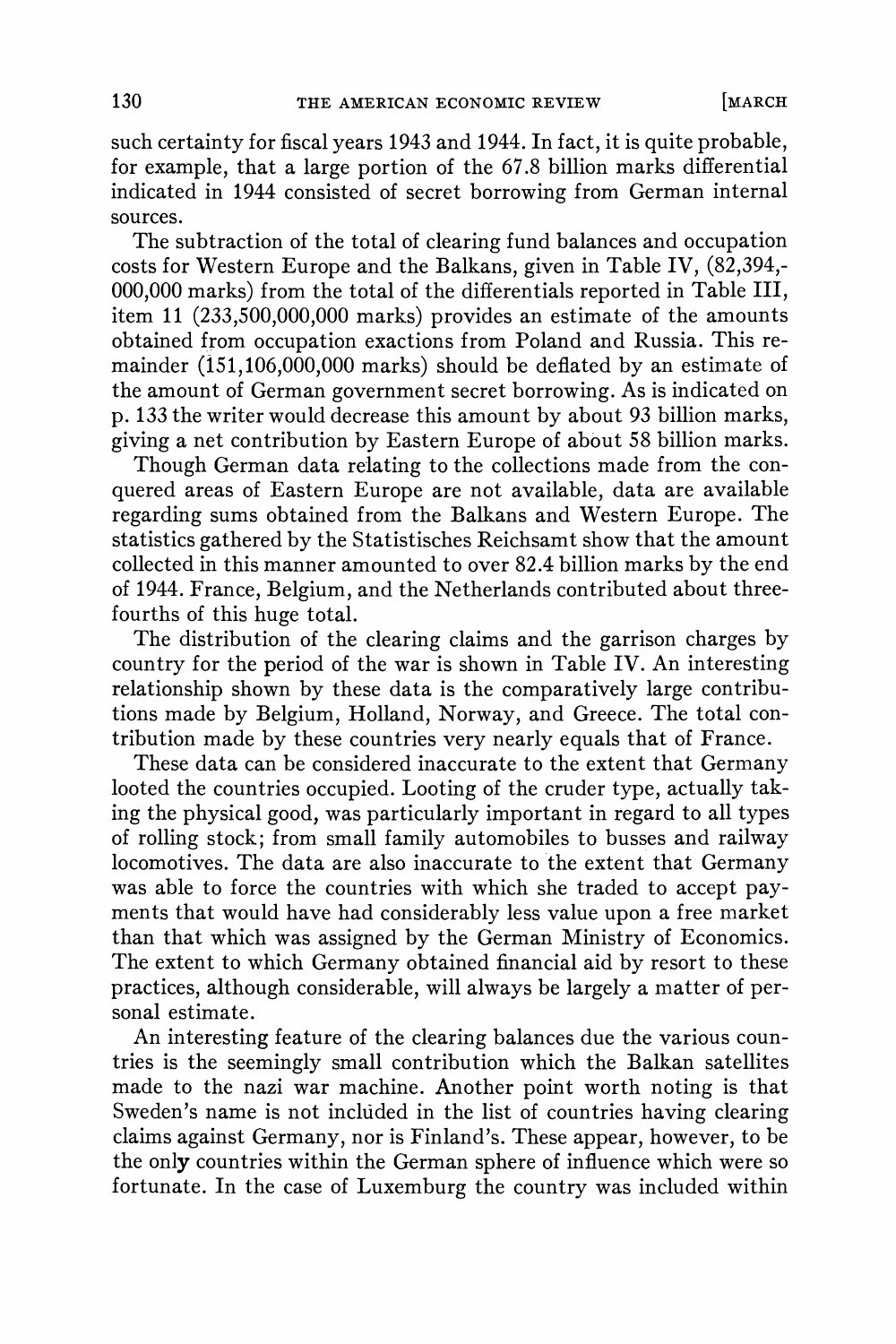**the Reich, so that clearing balances did not develop as a result of their mutual trade. This was also true of Sudetenland, Austria, Alsace Lorraine and a few other smaller areas.16** 

**The total of 82.4 billion marks is a considerable sum which was largely paid over a five-year period. This contribution represented over 6 billion dollars a year, or, if it is assumed that the total amount was secured during the period 1940 through 1944, which is approximately true, it represented about 17 per cent of the total nazi war expenditures for those years.** 

**The per capita wealth of France, Holland, and Belgium is fairly equal.**  The approximate *ber capita* contributions of these three nations, how**ever, varied considerably. The per capita assessment of France was \$367, Belgium \$536 and The Netherlands \$560.'7 Norway, a much poorer nation, made a per capita contribution of approximately \$800 for the support of German troops garrisoned there during the period of the occupation. These additional expenses were a considerable drain upon the slender resources of nations which had already been subjected to the ravages of modern war and in addition had had their international sources of wealth and income largely cut off.** 

#### **German Debt**

**The total outstanding indebtedness of the Reich, omitting secret borrowing, rose from 30.9 billion marks on March 31, 1939, to 381.1 billion marks (152 billion dollars) on April 30, 1945. Interest costs at the end of the war amounted to 11.4 billion marks or about 40 per cent of 1944 net tax receipts of the German central government. This was a huge interest burden but represented an average interest rate of only three per cent. The methods used by the Nazis to obtain borrowed funds is summarized in Table V.** 

**Secret Borrowing. In November of 1945 German fiscal experts estimated that 20 billion marks of secret borrowing was accomplished between December 31, 1944, and April 30, 1945, and this estimate is shown in Table V. They were, also, of the opinion that no secret borrowing took place prior to December 31, 1944. Recent data that have been received in Frankfurt by occupation authorities indicate a considerably higher total. Certainly nazi military and government leaders indulged in all types of immoderate fiscal practices during the last hectic days of** 

**<sup>16</sup>Perhaps the greatest financial loss suffered by the citizens of Luxemburg was that the savings banks were forced to invest their accumulated deposits in German bonds which are now worthless. See the Luxemburger Wort during the month of October, 1944.** 

**<sup>17</sup>The figures quoted by M. Robinson vary some from the above but not greatly. To quote, "Occupation costs and balance of trade was much greater in Holland, Belgium, and Norway than in France, amounting in Holland, for example, to about \$700 as against \$320 in France" Quarterly Journal of Economics, November, 1945, p. 15.**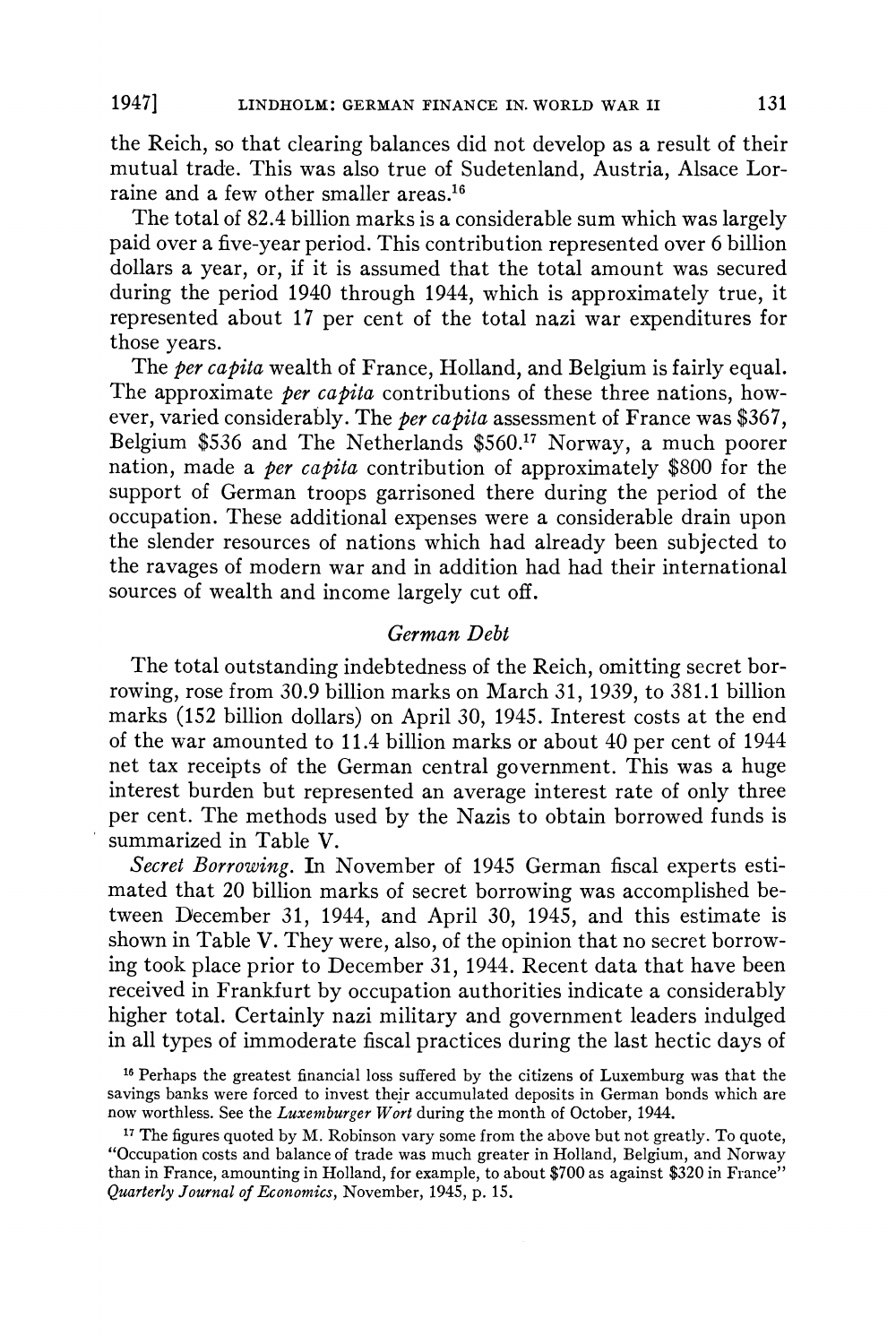**the war. It is believed that most of the secret borrowing arose through confidential arrangements made between the government and large savings institutions and great German industrial firms.** 

| The Debt of the Reich                                                                                                                                                                               |                                            | 1939 1940           |                                  |            |                                  | Mar. Mar. Mar. Mar. Mar. Mar. Mar. Mar.<br>  1941   1942   1943   1944   1945                                                                                                      |                       |
|-----------------------------------------------------------------------------------------------------------------------------------------------------------------------------------------------------|--------------------------------------------|---------------------|----------------------------------|------------|----------------------------------|------------------------------------------------------------------------------------------------------------------------------------------------------------------------------------|-----------------------|
| I. Old indebtedness before April 1, 1924                                                                                                                                                            | 3.3                                        | 3.2                 | 2.8                              | 2.7        | 2.5                              | 2.4                                                                                                                                                                                | 2.0                   |
| II. New indebtedness<br>Foreign debts<br>Internal debts<br>1. Long-term and middle-term<br>a. Long-term<br>Loans, registered claims to<br>the government and others<br>Interest-bearing<br>treasury | 27.4<br>1.3<br>26.7<br>19.6<br>18.7<br>7.7 | 1.2<br>24.1<br>13.1 | 1.2                              | 1.2        |                                  | 44.7 83.1 135.0 193.0 271.0 377.3<br>$1.2$ 1.2<br>43.5 81.9 133.8 191.9 269.8 376.1<br>25.5 43.7 66.9 88.3 115.7 139.4<br>40.5 63.9 85.4 112.8 136.6<br>$20.6$ 30.0 39.6 51.3 63.2 | 1.2                   |
| certificates<br>b. Middle-term                                                                                                                                                                      | 0.9                                        | 1.4                 | 3.2                              | 3.0        | 11.0 11.0 19.9 33.9 45.9<br>2.91 | 61.5<br>2.8                                                                                                                                                                        | 73.4<br>2.8           |
| 2. Short-term<br>a. Number interest-bearing<br>treasury certificates<br>b. Reich's treasury bills<br>c. Other short-term debts                                                                      | 6.5<br>6.11<br>0.4<br>0.0                  | 18.1<br>6.5         | 38.2<br>14.9<br>2.7 <sub>1</sub> | 5.7        | $26.0$ 37.3<br>8.8               | 66.9 103.5 154.2 236.7<br>$11.3$ 21.3 35.1 57.5 144.5 102.7                                                                                                                        | 123.8<br>$9.7$   10.2 |
| Total of I and II                                                                                                                                                                                   | 30.7                                       |                     |                                  |            |                                  | 47.9 85.9 137.6 195.6 273.4 379.3                                                                                                                                                  |                       |
| Loan liquidation debt lottery without drawing<br>right, flotation purchase of savings credit cer-<br>tificates, etc.<br>Reich's credit bank                                                         | 0.2                                        | 4.2                 | 3.7<br>1.9                       | 4.4<br>5.3 | 2.1<br>7.8                       | 1.9<br>8.8                                                                                                                                                                         | 1.8<br>9.2<br>20.0    |
| Estimated amount of credits kept secret                                                                                                                                                             |                                            |                     |                                  |            |                                  |                                                                                                                                                                                    |                       |

**TABLE V-GERMAN DEBT BY TYPES 1939-45 (in billions of marks)** 

**Source: The amounts estimated by financial experts in Berlin. Recent evidence would favor a higher figure. See page 133 for this writer's estimate based on a larger estimate for secret borrowing. The 14th Annual Report of the Bank for International Settlements, p. 203, summarizes substantially similar Reich debt data for the years 1938-43. Also, the 15th Report, p. 78, estimates the German debt at war's end at 400 billion marks.** 

**The possibility of nazi secret borowing is borne out by the increase in amounts reported in the Reich budget as paid out for interest in 1944 over that of 1943. The iricrease in interest payments is reported to be 4.8 billion marks or an increase of 72 per cent. A 72 per cent increase in the Reich debt from 1943 to 1944 would bring the total debt at the end**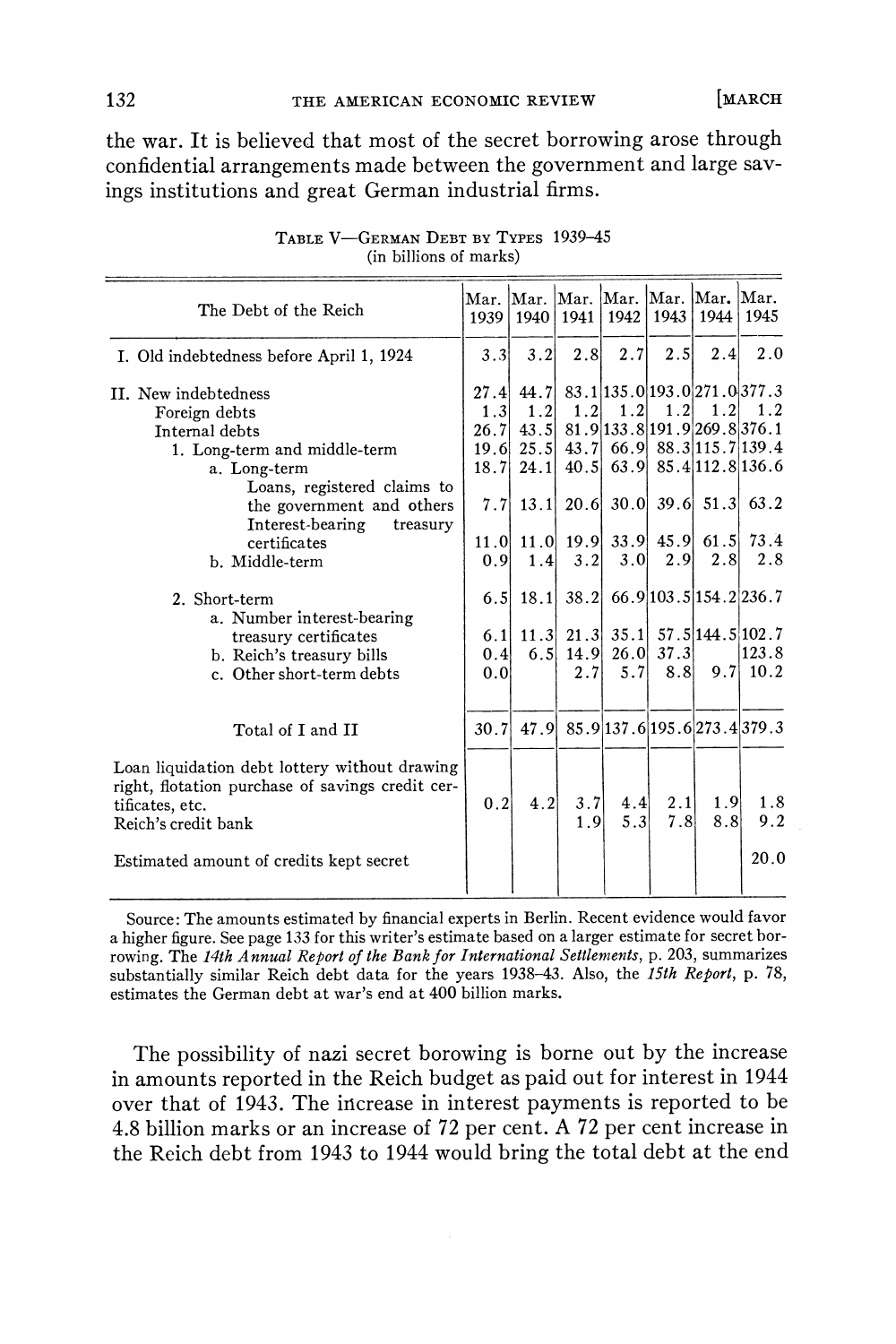**of fiscal year 1944, up to 473 billion marks (189.2 billion dollars) instead of the 380 billion marks reported.'8** 

**It appears that the Statistisches Reichsamt data relating to Reich debt are approximately accurate up to the last year of the war, but then considerable irregular borrowing took place. By this time the nazi leaders had apparently decided that conditions were so critical that the effects of excessive borrowing would be unimportant when compared to the military holocaust into which they had already led the nation.** 

**If the conservative figure of 473 billion marks is taken as the total German national debt, the amount would not be unbearable if Germany at the war's end were still a going economy (similar in condition to Belgium or France), but such is not the case. The German total national income, which was estimated at over 100 billion marks in 1945, will not exceed 60 billion marks during any forseeable future period. A debt which is eight times a nation's total national income is larger than can be serviced. Interest payments alone on a debt this size would amount to about 25 per cent of the German total national income.** 

**Type of Debt. As the war progressed German government borrowing shifted in character. This was true of all the belligerents but not to the extent it was evidenced in Germany, where even secret borrowing was entered into during the last phase.** 

**Reich long-term debt increased from 18.7 billion marks in 1939, which was 61 per cent of the total debt, to 63.9 billion marks in 1942, 46 per cent of the 1942 total, to 112.8 billion marks in 1944, which was then 41 per cent of the total debt. This trend toward the use of short-term credit was speeded up during 1944 and 1945 so that on April 30, 1945, the long-term debt was 136.6 billion marks when the total debt was not less than 400 billion marks or 34 per cent of the total debt.'9** 

**A very great increase was made in the use of treasury certificates and treasury bills as a method of financing the war. In 1938 treasury certificates outstanding amounted to 9 per cent of total debt, and treasury bills to 2 per cent; by the end of the war they amounted to 27 per cent and 32 per cent of total debt, respectively. In addition it is quite likely that most of the secret borrowing was achieved with this type of credit instrument.** 

## **Conclusion**

**The Nazis, except for one major difference, financed their war largely by the utilization of the same conventional fiscal methods as were used** 

**l9 Table V.** 

<sup>&</sup>lt;sup>18</sup> A larger estimate of the debt at the end of the war of from 675 to 800 billion marks is **reported in the New York Times, January 28, 1946, p. 3. The German central government's internal debt at the end of World War I was about 146 billion marks.**